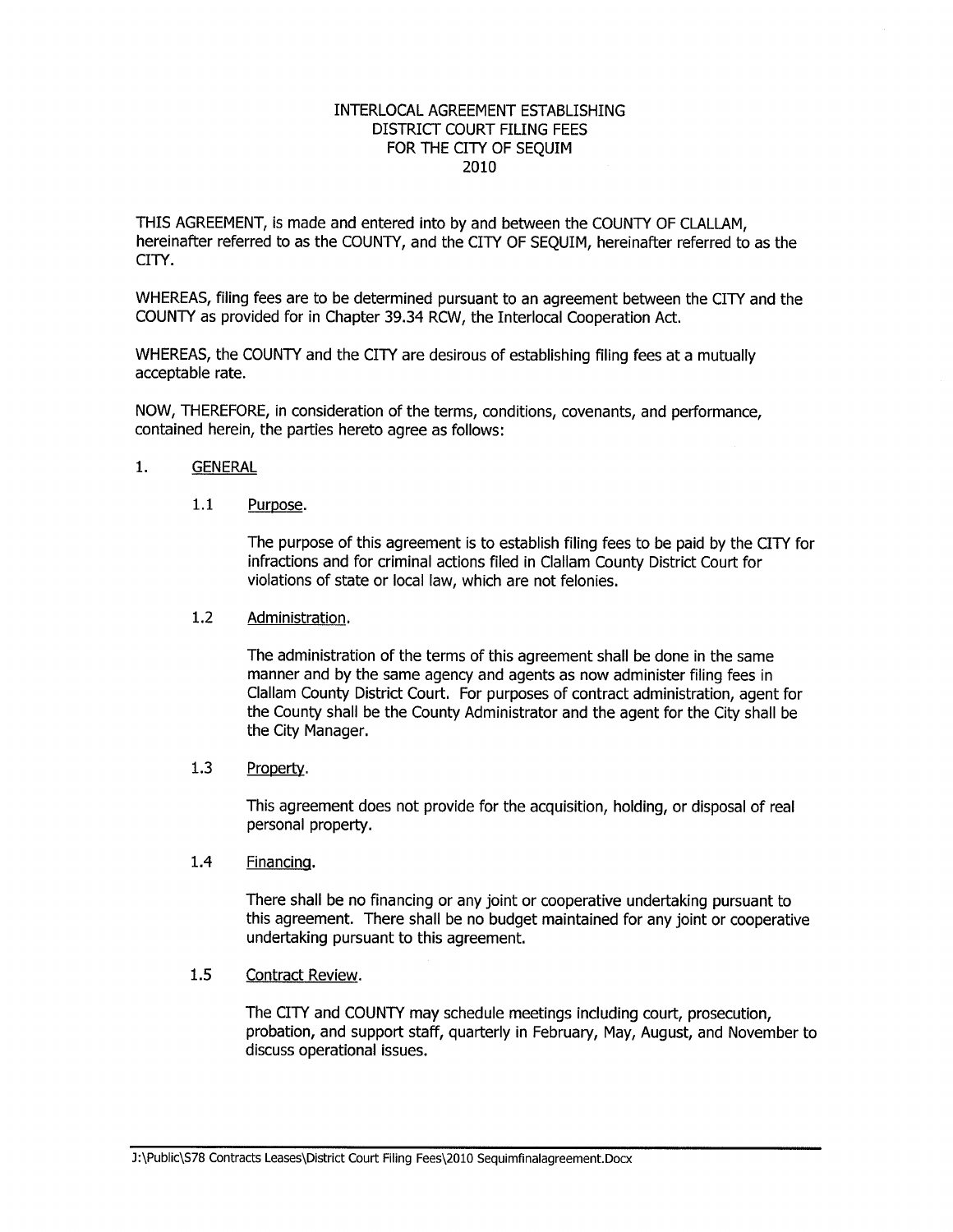# 1.6 Indemnitv.

Clallam County agrees to defend, indemnify, and hold the CITY harmless from and against any claim, demand, action, or suit arising from the COUNTY'S negligent supervision of misdemeanor defendants or probationers under this agreement except where the COUNTY and CITY are jointly negligent or the CITY is exclusively negligent.

In executing this agreement, the COUNTY does not assume liability or responsibility for or in any way release the CITY from any liability or responsibility arising in whole or in part from the existence or effect of CITY ordinances, rules, or regulations. If any cause, claim, suit, action or administrative proceeding is commenced in which the enforceability and/or validity of any such CITY ordinance, rule, or regulation is at issue, the CITY shall defend such ordinance, rule, or regulation at its sole expense. If judgment is entered or damages are awarded against the CITY, the COUNTY, or both, the CITY shall satisfy the same, including all chargeable costs and attorney's fees.

The terms of Section 1.6 "Indemnity" shall suruive the termination or expiration of this agreement.

#### 2. FILING FEES

#### 2.1 Flat Filing Fee.

The CITY agrees to pay filing fees to cover their pro-rata share of the direct costs of running District Court I, as follows:

The 2010 cost shall be determined by calculating the 3-year, rolling average number of total cases filed with the court in each of the 3 most recent, full years (2006, 2007, and 2008), as well as the 3-year rolling average number of those cases filed only by the CITY, The CITY's average percentage of the average total number of cases filed shall be applied against the 2010 budgeted District Court <sup>1</sup> direct expenditures,  $1/12^{th}$  of which shall be paid monthly. For example:

| 2008 total cases = $13,291$<br>2007 total cases = $13,799$<br>2006 total cases = $14,369$ | Sequim cases $= 1734$<br>Sequim cases $= 1738$<br>Sequim cases $= 1311$          |
|-------------------------------------------------------------------------------------------|----------------------------------------------------------------------------------|
| 3-year average $= 13,820$                                                                 | 3-year average = $1594$ (11.54 percent)                                          |
|                                                                                           | 2010 budget for District Court I = $$775,987$ (less \$40,000 for/from probation) |

 $2010 \text{ cost} = $84,932.90/12 = $7,077.74 \text{ per month}$ 

# 2.2 Probation Fees.

Probation fees levied and collected by the court shall be retained by the County Probation Department. The CITY shall actively seek probation fees when probation seruices are ordered. Revenues raised under this section shall be used to fund probation services and shall be in addition to those funds provided in RCW 3.62.050.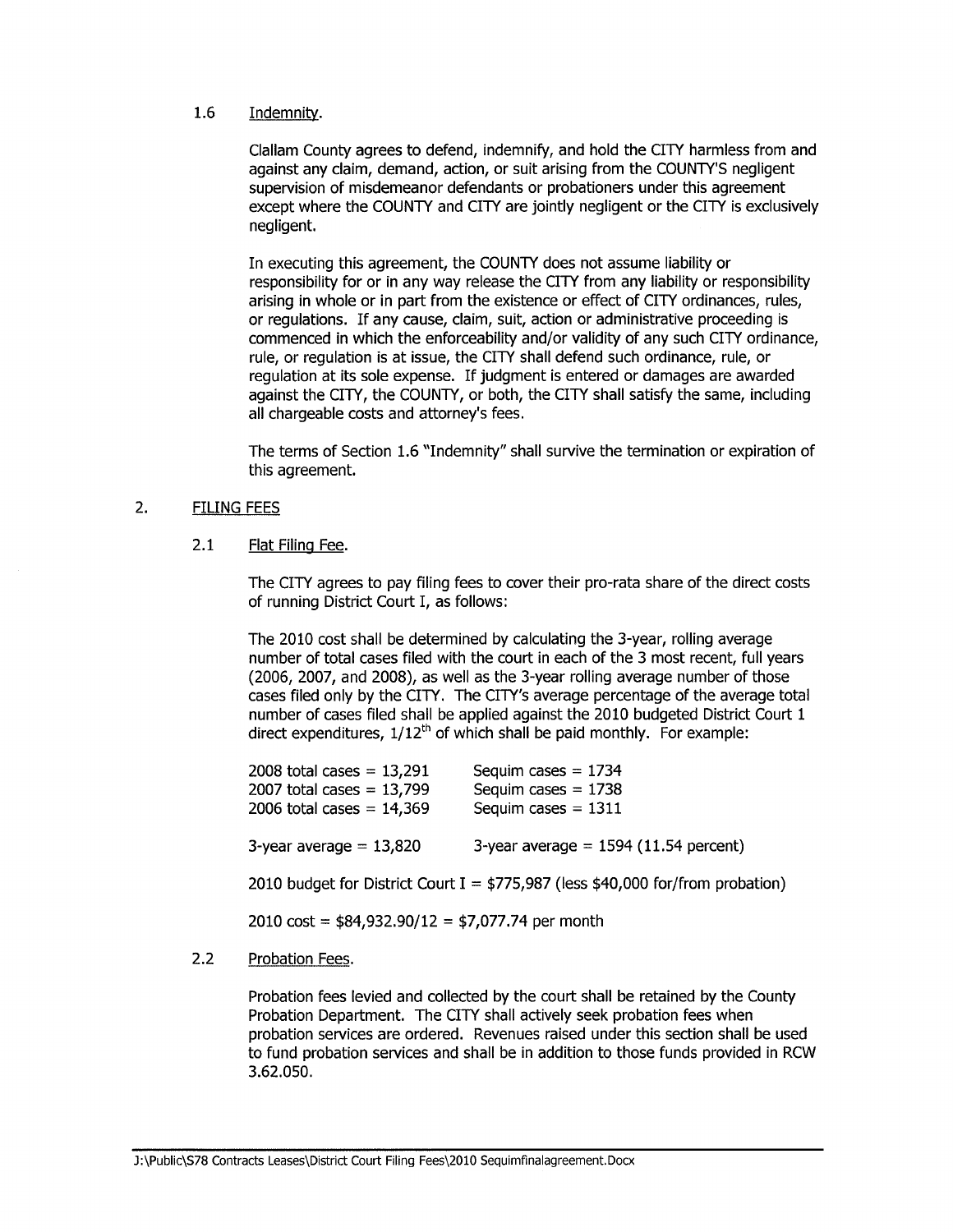# 2.3 Adjustments for Inflation.

The fees set fofth above are for 2010. Fees shall be changed annually thereafter based on recalculation of the formula described in 2.1 above.

2.4 Other Costs.

The fees set forth in Sections 2.1 and 2.2 of this agreement shall include all COUNTY services for District Court proceedings except for the following additional costs to be paid by the CITY:

- a. Attorney costs for indigent representation which costs shall be paid dírectly by the CITY through a contract for such services;
- b. Witness costs, juror costs, including required meals, together with the applicable mileage allowances, and the cost of interpreter seruices for court proceedings, which costs and allowance(s) shall be paid by the CITY;
- c. Prosecution costs including prosecution costs associated with any appeal in CITY cases.
- d. COUNTY agrees to actively pursue, by reasonable and necessary means as allowed by law, the collection of witness, jury, filing, and other appropriate fees from the convicted defendants against whom they have been assessed.

# 3. DURATION, TERMINATION, AND ARBITRATION AS TO FEES

3.1 Duration.

This agreement shall be in effect for a term commencing January 1, 2010 and ending on December 31, 2010.

3.2 Termination.

If neither party terminates this agreement then this agreement shall continue for an additional four calendar years with any disputes as to filing fees being resolved consistent with the requirements set forth in RCW 3.62.070 and Section 3.3 below

3.3 Arbitration If No Agreement Regarding Fees.

In the event either party does not terminate this agreement, then on or before July 31 each year, the COUNTY shall provide written notice to the CITY specifying the estimated rate of filing fees proposed to be applicable to the next calendar year.

After the delivery of such notice, both parties shall negotiate in good faith the rate of filing fees. If the parties are not able to reach agreement regarding the rate of filing fees, then either party may invoke binding arbitration consistent with the requirement of RCW 3.62.070 on the fee issue. However, nothing contained herein shall prohibit the parties from mutually agreeing to extend the period of good faith negotiations or to submit the matter to mediation for resolution of the outstanding fee issues.